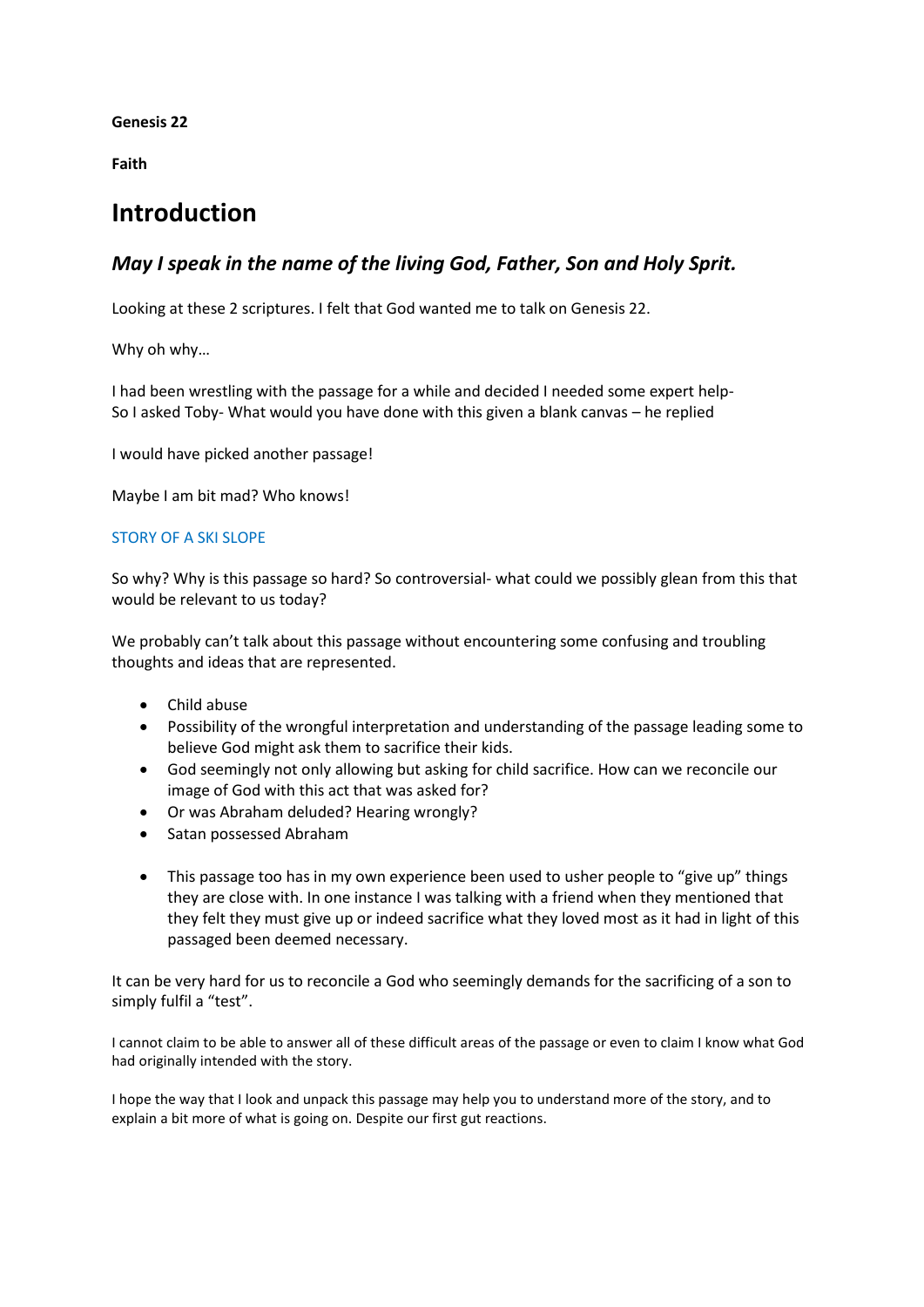When looking at a text in the Bible we have many lenses that we view the text with. This is called hermeneutics.

To put it simply- when we come to a passage in the bible we approach it (generally) in one of several ways- I will look at a few here- **often** we either look at scripture with a hermeneutic of trust or of scepticism.

I would suggest that **rather than** look at this passage with a particular bias we look at this with a something else- a hermeneutic of consistency.

Is God consistent in the bible?

(this does not mean we can make sense of God in every instance right off the bat.)

It means that I need to look at the whole of scripture- and ask what is the dominant view or characteristic of God that I see

From what I see is that the overwhelming view of God is that his actions display that he is abounding in love, slow to anger, patient, and many more.

And when we see Jesus too, we see those same traits physically embodied in Him.

Despite this there are times when it doesn't match up in such times we need to look at the context and try to look deeper to see what might be going on…

--

In light of this I will try to draw something out that I felt was really interesting and perhaps might help with some of those questions.

--

The fact that Abraham was asked to perform an act that was actually against the will of God, (Exodus 20:13 says: "You shall not murder,") raises some difficult questions. Oswald Chambers thinks that Abraham thought he heard God's voice, but he did not hear it clearly. What he pursued was his idea of the will of God. BUT our text does not leave us that option.

God is very specific in His demand. It is impossible to misunderstand who God wanted and what God wanted to be done to him. Verse 2 says: "Take your son, your only son, Isaac, whom you love, and go to the region of Moriah. Sacrifice him there as a burnt offering on one of the mountains I will tell you about." The only less defined part of the order was the place of sacrifice.

#### NOT ONLY THAT but

The test does not come to Abraham as an academic question, such as "if you would be requested to do such and such, would you do it?" The devil often uses hypothetical cases to make us afraid. God does not do that. He demands obedience in well defined, specific cases. That is why we should not ask ourselves the question whether we would obey if we were asked to sacrifice one of our children. That would only cause unnecessary inner conflicts. It would also be immoral, because murder is sin.

So why does he go ahead to do this?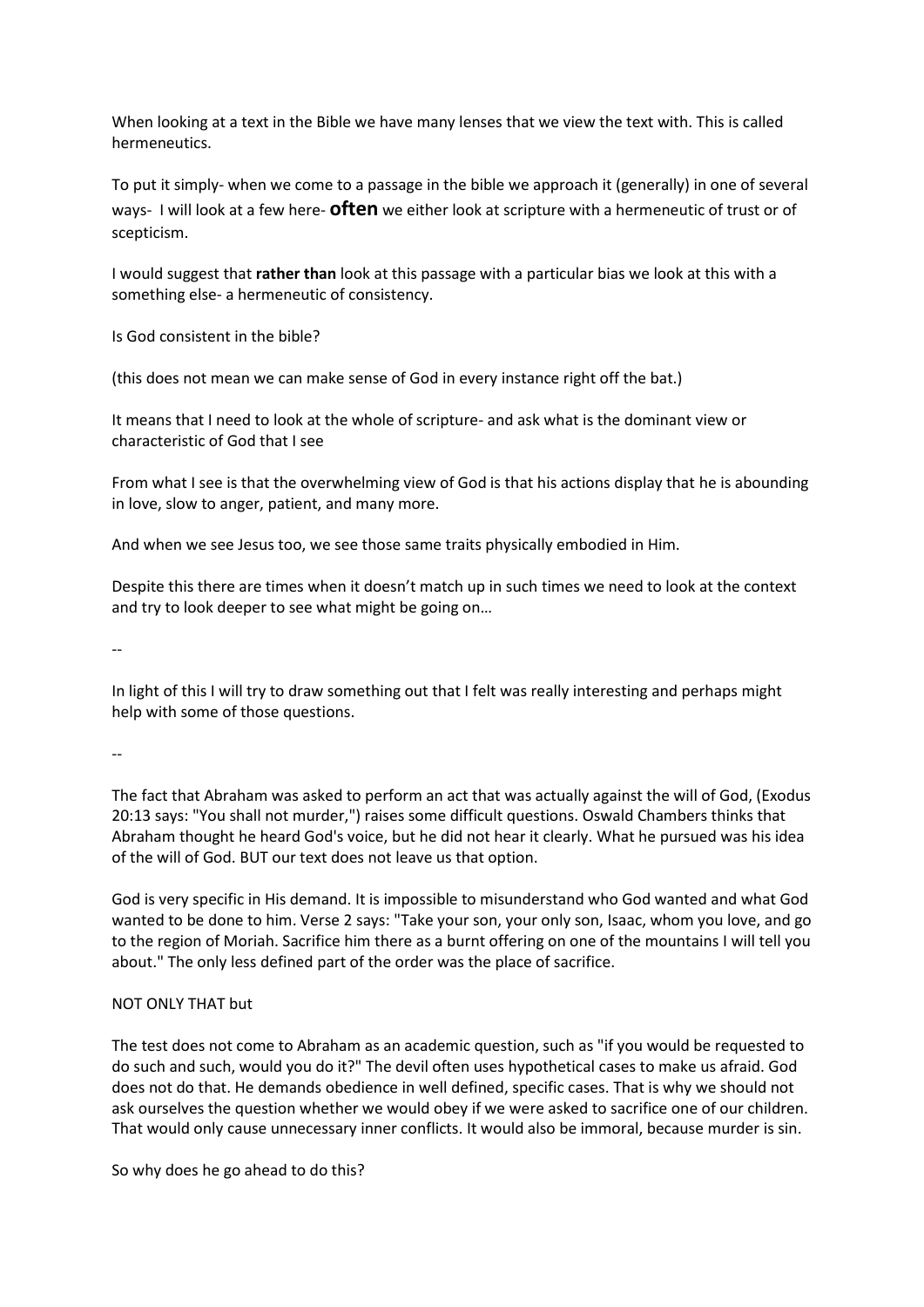His faith-Which comes from his belief and trust in God.

These are built up and proved to him through his track record with God.

There he is ancient old both him and Sarah past their parenthood age. Yet into this God speaks and provides. He promises him a son.

Note: when Abraham tried to get it his own way it went wrong—

But God was still faithful and provided him a son with Sarah.

So when faced with this question from God- Abraham has more to draw from than just that moment- he has a relationship with God that is build on trust and the fulfilment of a promise.

Not only that but he also holds the promise that God will use Isaac as the start of many generations who will all be blessed.

We know that God does indeed raise people from the dead. In fact there is nothing that God cannot do.

What is your context. You see, from my experience God works within yours, mine and our context. Individually. Within the framework of the relationship we have with him.

### Relate back to my story—

This is Abrahams context- he went into this with his inner logic- God has been consistent with me, he has fulfilled his promises to me and has this big promise about Isaac still standing yet to be fulfilled. Maybe Abraham reckoned that God would not let his son die or that if he was then would be raised from the dead. (expressed in HEB 11).

To me then as I was wrestling with this there seems to at least one satisfactory explanation can be given if we see the whole story in a prophetic perspective.

An amazing detail in God's command is that the sacrifice is specified as a "burnt offering." In Leviticus, we read the stipulations for the burnt offering. The sacrifice could be made of various kinds of animals, such as bulls, rams or doves.

Okay so this bit gets a bit fiddly and complex like a big maze… have you have got lost in a maze? No well try to work out the square root of -1...

Unlike any of the other sacrifices it was to be burnt up completely. The priest was allowed to keep the hide of the animal, but no part of it could be eaten by anybody. Also it had to have no connection with any sin committed. It was the most important of all the five categories of sacrifices that are mentioned in Leviticus, because it was the first of the list. It was "an aroma pleasing to the LORD."

Like all sacrifices it portrayed or pre harkens the sacrifice of our Lord Jesus Christ on the cross. But the emphasis of this sacrifice was different from the other ones. In three of the five sacrifices there is the feature of forgiveness of sin. The "guilt offering," the "sin offering" and the "fellowship offering" were all connected with the havoc sin had caused in the relationship between God and man.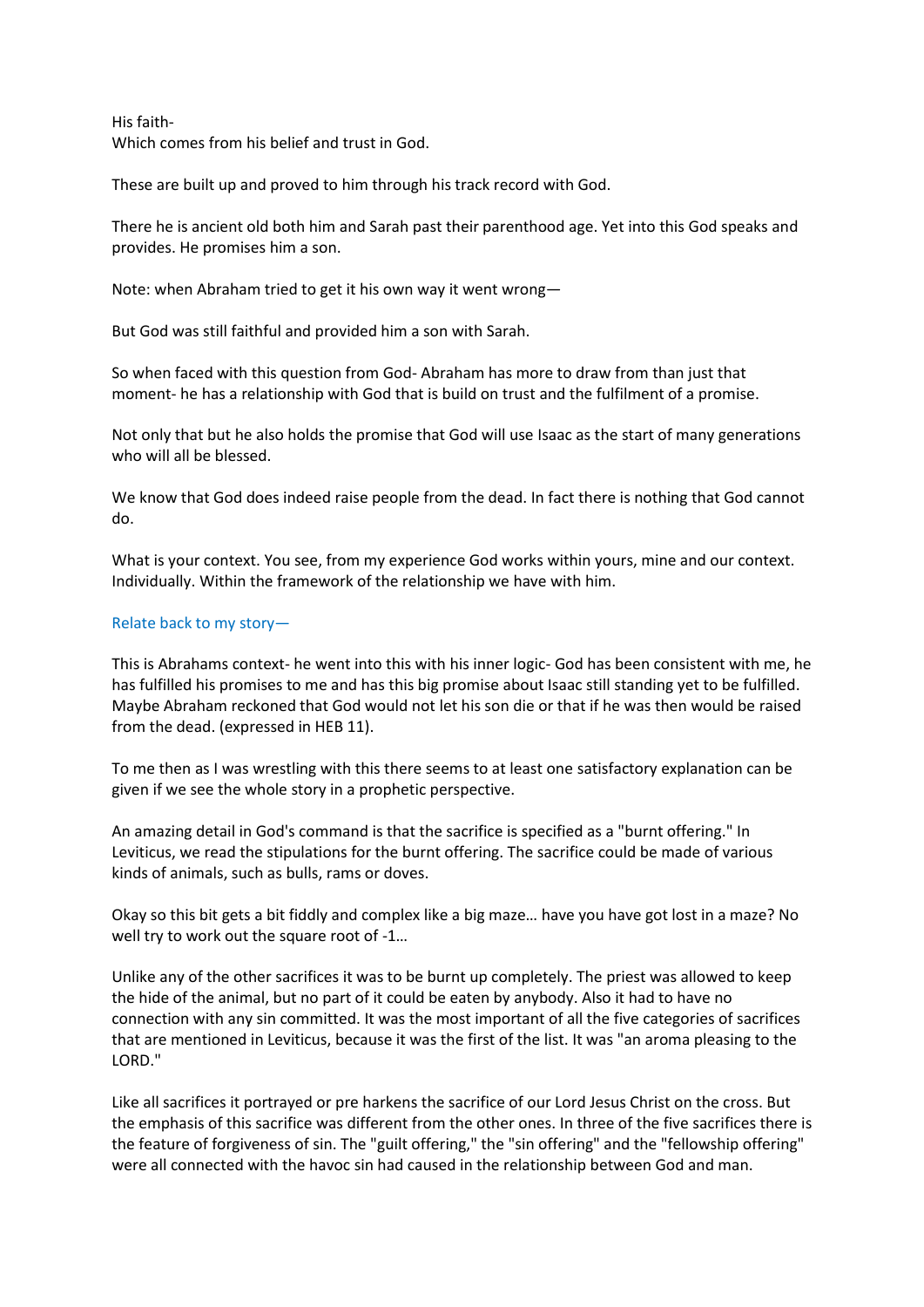In the "grain offering" the person who brought the sacrifice recognized God as his Creator and himself as the creature. It was the expression of an act of surrender of the human life that God had made. It said to God "You have the right to my life because You made me**!" But the "burnt offering" has none of these features (this is the kind Abraham was asked of Issac)**. The burnt has nothing to do with any human sin or forgiveness of sin or with any human relationship. It is an expression of an act of surrender that is not of this earth. It is the seal of, what the epistle to the Hebrews calls, "the eternal covenant." In Heb.13:20 we read: "May the God of peace, who through the blood of the eternal covenant brought back from the dead our Lord Jesus, that great Shepherd of the sheep." Before the world began, the Second Person of the Trinity surrendered to the First Person of the Trinity on the basis of eternal love. That is why Jesus is called "the Lamb that was slain from the creation of the world." (Rev.13:8)

In asking Abraham to sacrifice his son, his only son, Isaac, whom he loved, God drew Abraham into the mystery of the expression of "agape love" such as cannot be seen on earth. Why?

We grant that Abraham cannot have understood all of this, but there must have been something in the command that lifted his heart above all the reasoning of his head and carried him on a divine cloud those three days on the trail to the place where he saw the Lamb that God had prepared for him. If we leave this divine element out of the story, we are left with an immoral and inhuman trial of natural affections that would have led Abraham beyond the breaking point. God's demand would have been more cruel than the rituals performed for Moloch, and Abraham's obedience would have been an act of insanity.

IN OTHER WORDS he believes that somehow it will be okay. Despite the outlandish request by God.

God called Abraham by his new name "Abraham," which means "father of many nations." This adds another paradox to the call.

Abraham is in many ways asked to put his new name on the altar. If Isaac were dead, this name would have become meaningless. **This fact must also have been an indication to Abraham that God had more in mind than the killing of his son.** That is where the writer to the Hebrews must have gotten the idea that Abraham reckoned on a resurrection. Heb.11:19 says: "Abraham reasoned that God could raise the dead, and figuratively speaking, he did receive Isaac back from death."

We read in verse 5: "He said to his servants, 'Stay here with the donkey while I and the boy go over there. We will worship and then we will come back to you.'" These words can be perceived either as a statement of faith or as an outright lie. Abraham was justified later in the day by the facts, but at this point he had no proof that Isaac would return with him. Yet, because of his faith in God, he was sure. He knew that God is the God of the living, not of the dead; and that God would not kill His own promise.

I think of Jesus' words to His disciples on the eve of His death on the cross. In John 14:18,19 He says: "I will not leave you as orphans; I will come to you. Before long, the world will not see me anymore, but you will see me. Because I live, you also will live."

**Yet Jesus had, humanly speaking, (LOGICALLY SPEAKING) (we know that yes he is God, but if you follow it logically) no more guarantee for His own resurrection than Abraham had for Isaac's. Both must have relied solely on the promise and character of God.**